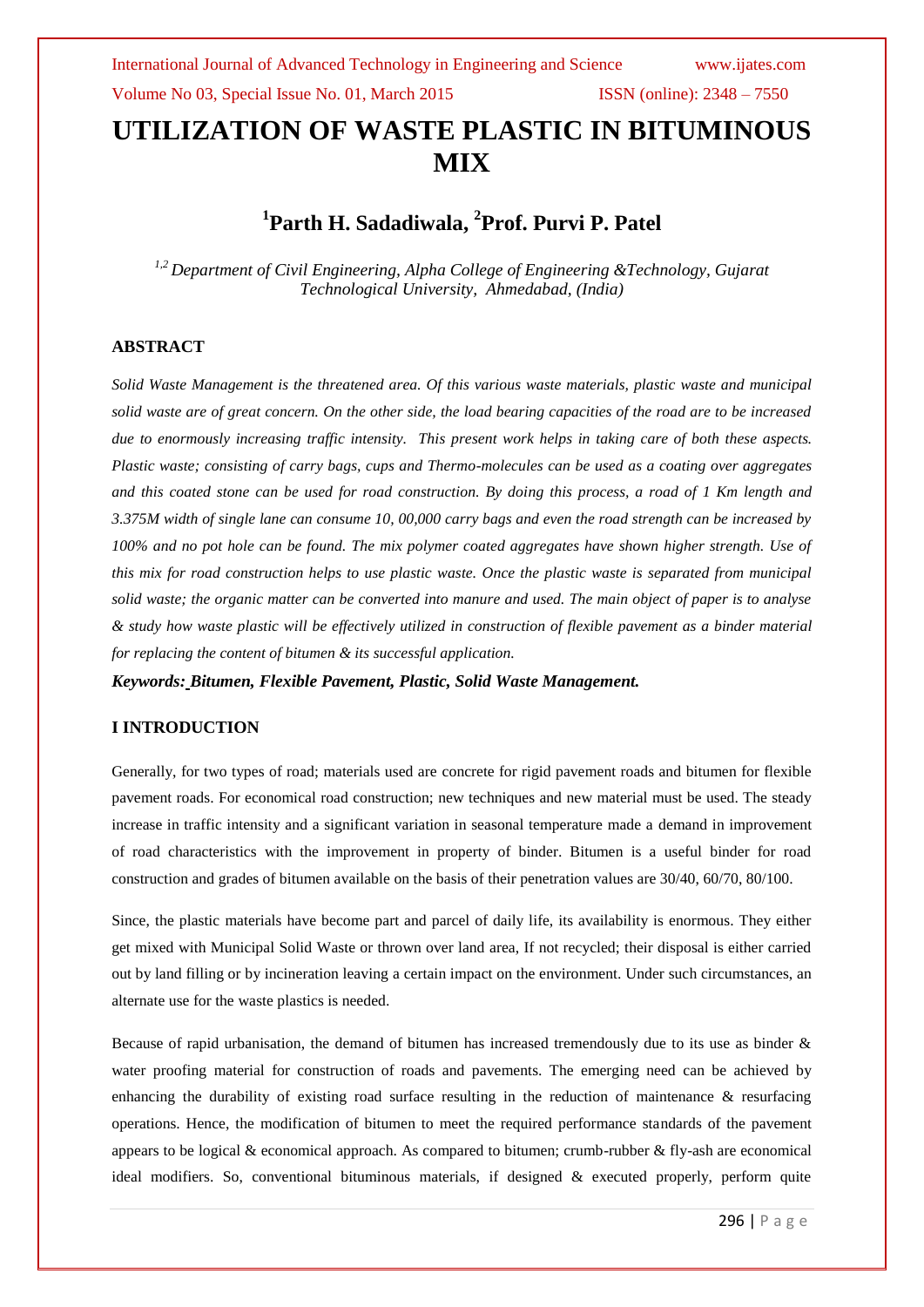# International Journal of Advanced Technology in Engineering and Science www.ijates.com Volume No 03, Special Issue No. 01, March 2015 ISSN (online): 2348 – 7550

satisfactory. Though stiffer mixes possess larger fatigue resistance & deformation resistance; it throws out drawbacks as high susceptibility to temperature variations, tendency to crack less, etc. resulting in failure of bituminous pavement under adverse climatic & traffic conditions.

Through the investigations carried out in India and other countries; it has been revealed that properties of bitumen and bituminous mixes can be improved with the incorporation of certain blend additives known as "Bitumen Modifiers" and the bitumen premixed with these modifiers is known as "Modified Bitumen" which gives higher life of surfacing (up to 100%) depending upon degree of modifications and type of additives used and even the time period for next renewal may be extended by 50%. Full scale performance studies carried out under the aegis of Ministry of Road Transport and Highways & Central Road Research Institute, New Delhi; Highway Research Station, Chennai; Rubber Board, Gujarat Engineering Research Institute, Vadodara; and Kerala Public Works Department revealed that when life-cycle cost is taken into consideration, the use of Modified Bitumen in construction and maintenance of bituminous roads is cost effective. Ultimately, the renewals would be using ordinary bitumen and it would be modified bitumen for prevailing traffic and climatic conditions.

#### **II PROCEDURE**

#### **2.1 Selecting waste Plastic polythene**

Plastic is all pervasive in modern day lifestyle. It is used for packing, protecting, serving, etc. Polythene & polypropylene are more useful than any other kinds of plastics. In India, commonly polyethylene materials are used for packaging of drinking water in small pouches. This pouches costs low and are available generally everywhere. People throw these unwanted pouches in the surroundings that cause environmental pollution to the cities and road side areas. The disposal of this non-decaying and non-biodegradable waste polythene is a menace for the present society.

#### **2.2 Selection of Bitumen Grade**

For the study, we shall select bitumen grade as 60/70 (penetration & softening point test) generally used as a Paving Grade Bitumen suitable for construction of bases and wearing courses of flexible pavements with superior properties as thermoplastic property causing the material to soften at high temperatures and to harden at lower temperatures. This unique temperature/ viscosity relationship is important while determining the performance parameters of bitumen.

#### **III SAMPLING PROCESS**

#### **3.1 Segregation**

Plastic waste must be separated from other waste having maximum thickness of 60 micron.

## **3.2 Cleaning Process**

The separated polythene wastes are washed, cleaned and dried and then shredded into tiny pieces to avoid formation of lumps when mixed with hot bitumen. The smaller the size of the polythene; more proper is mixing done with formation of good blend.

## **3.3 Shredding Process**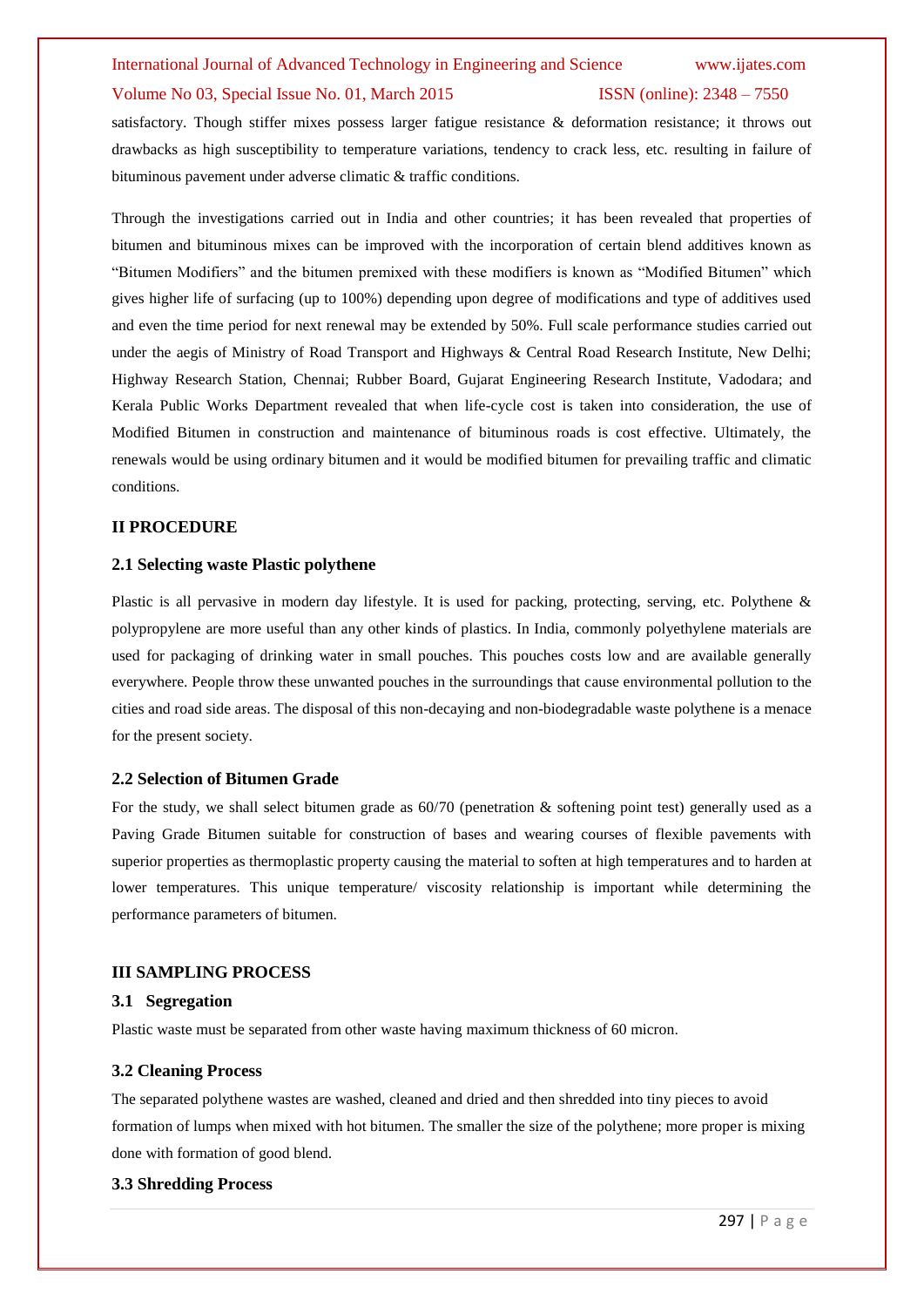# International Journal of Advanced Technology in Engineering and Science www.ijates.com

# Volume No 03, Special Issue No. 01, March 2015 ISSN (online): 2348 – 7550

Different types of plastic wastes are mixed together and shredded or cut into small piece.

#### **3.4 Collection Process**

The plastic waste retaining in 2.36 mm is collected.

#### **3.5 Mixing Process**

Two processes as under:

# **3.5.1 Wet Process**

Bending of waste plastics by direct mixing of shredded plastics with hot bitumen is done at 160°C with proper cooling while adding stabilizers.Mechanical stirrer is needed as mixing is difficult because of difference in viscosities of molten polymer and bitumen.

#### **3.5.2 Dry Process**

The aggregate is heated to  $170^{\circ}$ C in the Mini hot Mix Plant with addition of shredded plastic in equal proportion coating it uniformly over the aggregates.Immediately, the Bitumen heated at 160°C is added with themixture and is transferred to the road to be laid.

# **1-PENETRATION TEST:-**

**AIM**- To find out hardness or softness of the bitumen. (IS:1203-1978)

## **OBSERVATION TABLE:**

| % of plastics | <b>Penetration</b> |  |
|---------------|--------------------|--|
|               | mm                 |  |
|               | 95                 |  |
| 7             | 90                 |  |
|               | 80                 |  |
|               | 85                 |  |
|               | NIL.               |  |

## **PLOTTING CURVE-**



# **2- DUCTILITY TEST:-**

**AIM-** To measure the ability to stretch of the bitumen. (IS:1208- 1978)

#### **OBSERVATION TABLE-**

| % of plastics | Ductility cm |  |
|---------------|--------------|--|
|               | 65           |  |
|               | 55           |  |
|               | 20           |  |
|               |              |  |
|               |              |  |

# **PLOTTING CURVE-**



298 | P a g e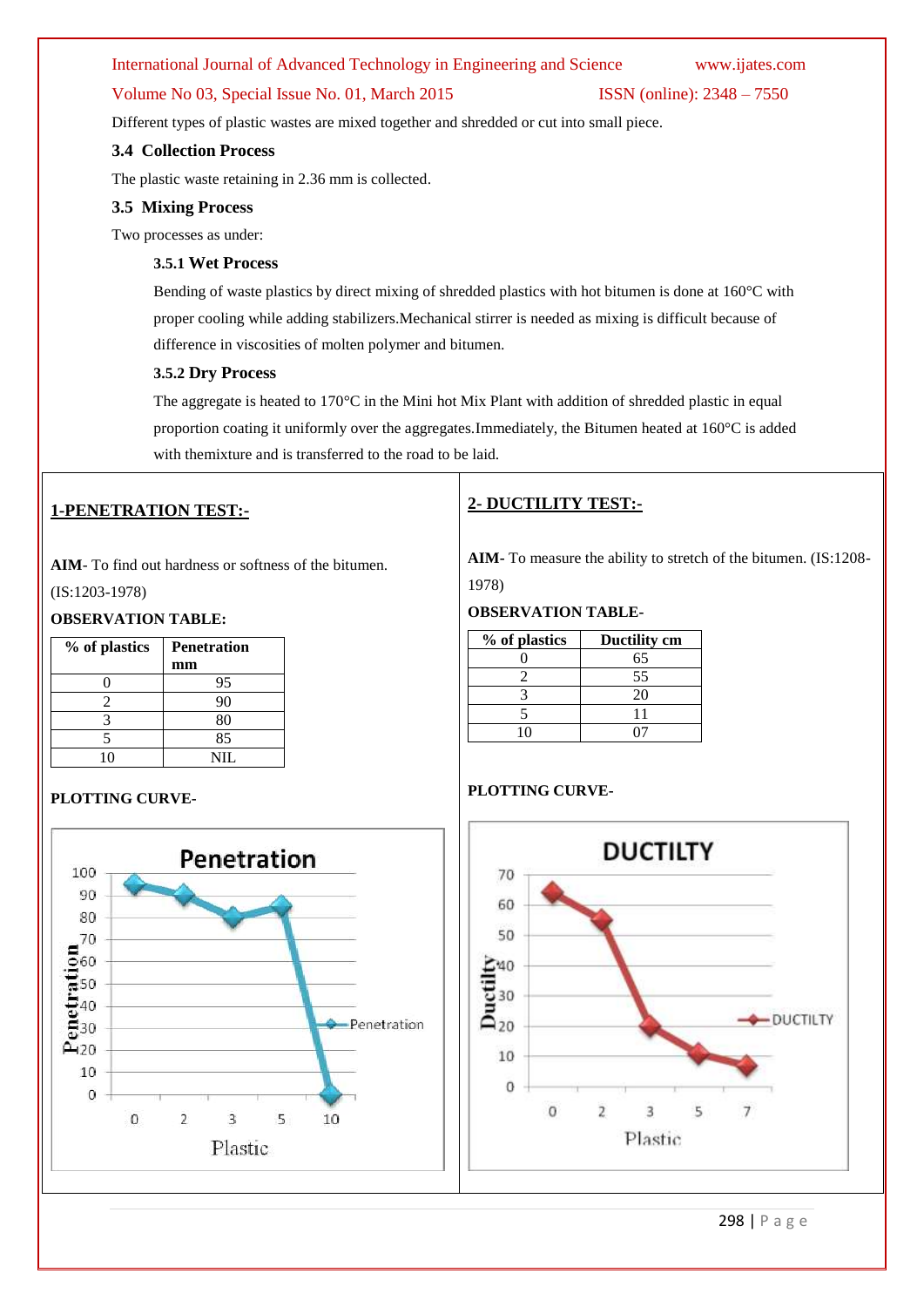# International Journal of Advanced Technology in Engineering and Science www.ijates.com

Volume No 03, Special Issue No. 01, March 2015 ISSN (online): 2348 – 7550

# **3- FLASH AND FIRE POINT TEST**

**AIM-** To find out flash and fire point of bitumen.(1209-1978)

# **OBSERVATION TABLE :**

| % of plastic | Flash point | Fire point |
|--------------|-------------|------------|
|              | 280         | 340        |
|              | 295         | 350        |
|              | 300         | 340        |
| 10           | 340         | 360        |

# **PLOTTING CURVE :**



# **4- MARSHAL STABILITY TEST**

**OBSERVATION TABLE :**

- AIM : a) To determine the density-voids analysis for given bituminous mix.
	- b) To determine the strength and flexibility for given bituminous mix.

# **Parameters Plastic content,% 0 5 8 10 Stability value ,kg** 1231 1293 1348 1426 **Flow value in 0.25 unit** 8.22 8.59 8.93 9.41 **Unit Wt. gm/cm3** 2.28 2.28 2.36 2.51 **Vv%** 7.70 6.34 5.58 5.02 **Vfb%** 76.46 78.93 80.82 81.93

# **PLOTTING CURVES :**



# **IV CONCLUSION**

 Improved property of the mixtures with increase in Marshall Stability Value for the mix with 10% of waste plastics.